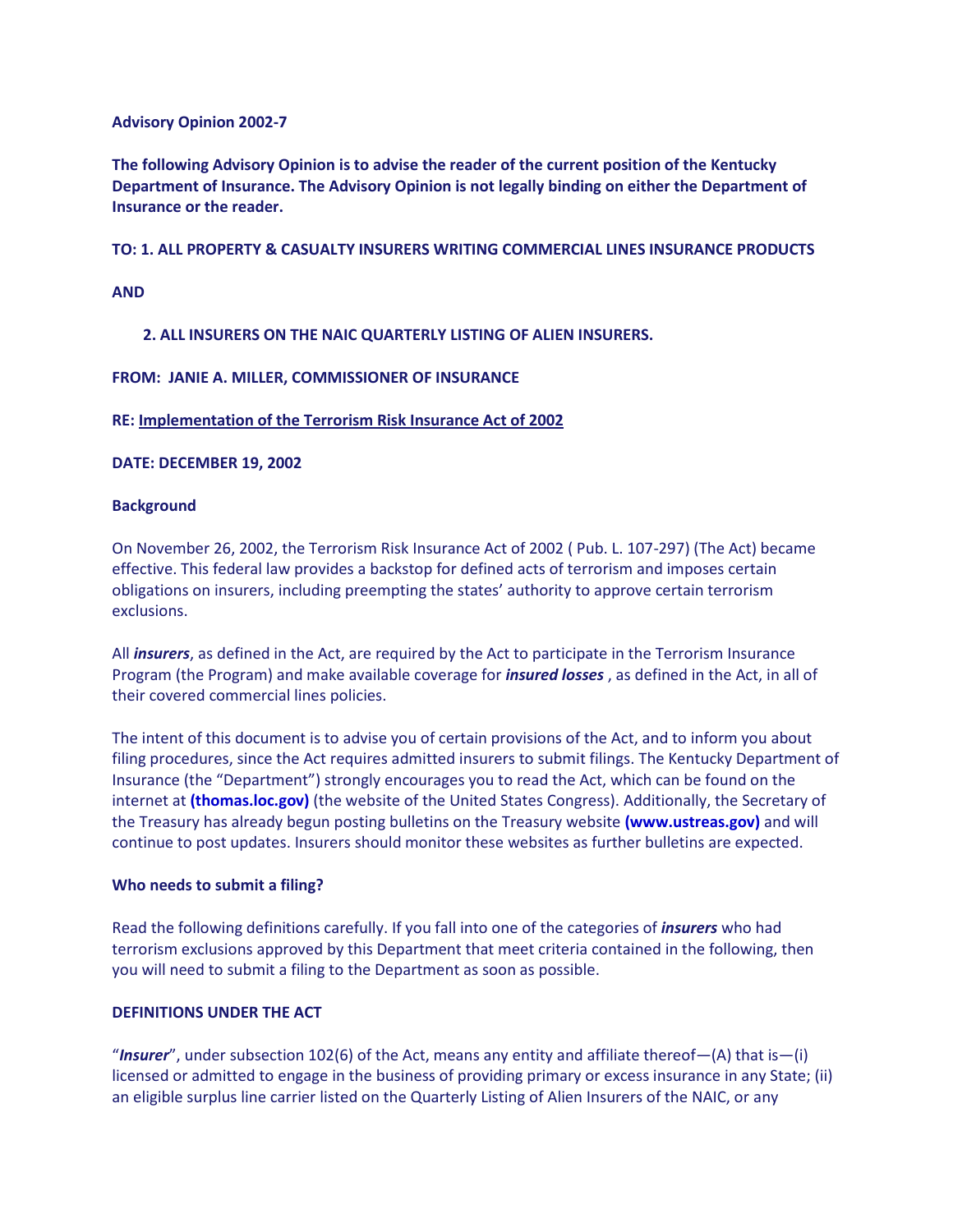successor thereto; (iii) approved for the purpose of offering property and casualty insurance by a Federal agency in connection with maritime, energy, or aviation activity; (iv) a state residual market insurance entity or state workers' compensation fund; (B) that receives direct earned premium for any type of commercial property and casualty insurance coverage. The Secretary of Treasury may extend the Act to other classes or types of captive insurers and other self-insured arrangements by municipalities and other entities as well as to group life insurance.

"*Property and casualty insurance*," under subsection 102(12) of the Act, (A) means commercial lines of property and casualty insurance, including excess insurance, workers' compensation insurance and surety insurance, and (B) does not include crop or livestock insurance, private mortgage or title insurance, financial guaranty insurance issued by monoline financial guaranty insurance corporations, medical malpractice, health or life insurance including group life, flood insurance provided under the National Flood Insurance Act, or reinsurance or retrocessional reinsurance. Treasury Bulletin 4810-25-M identifies lines of business from the NAIC Exhibit of Premiums and Losses (commonly known as Statutory Page 14) to be included in the Program: Line 1—Fire; Line 2.1 Allied Lines; Line 3—Farmowners Multiple Peril; Line 5.1—Commercial Multiple Peril (non-liability portion); Line 5.2—Commercial Multiple Peril (liability portion); Line 8—Ocean Marine; Line 9—Inland Marine; Line 16—Worker's Compensation; Line 17—Other Liability; Line 18—Products Liability; Line 19.3—Commercial Auto No-Fault (personal injury protection); Line 19.4—Other Commercial Auto Liability; Line 21.2—Commercial Auto Physical Damage; Line 22—Aircraft (all perils); Line 24—Surety; Line 26—Burglary and Theft; and Line 27—Boiler and Machinery.

"*Act of terrorism*," under section 102(1), means any act that is certified by the Secretary of the Treasury, in concurrence with the Secretary of State, and the Attorney General of the United States (i) to be an act of terrorism; (ii) to be a violent act or an act that is dangerous to—(I) human life; (II) property; or (III) infrastructure; (iii) to have resulted in damage within the United States, or outside the United States in the case of (I) an air carrier or vessel described in paragraph (5)(B); or (II) the premises of a United States mission; and (iv) to have been committed by an individual or individuals acting on behalf of any foreign person or foreign interest, as part of an effort to coerce the civilian population of the United States or to influence the policy or affect the conduct of the Untied States Government by coercion." Section 102(1)(B) states, "No act shall be certified by the Secretary as an act of terrorism if—(i) the act is committed as part of the course of a war declared by the Congress, except that this clause shall not apply with respect to any coverage for workers' compensation; or (ii) property and casualty insurance losses resulting from the act, in the aggregate, do not exceed \$5,000,000." Sections102(c) and (D) specify that the determinations are final and not subject to judicial review and that the Secretary of the Treasury cannot delegate the determination to anyone.

"*Insured losses*" means any loss resulting from an act of terrorism (including an act of war, in the case of workers' compensation) that is covered by primary or excess property and casualty insurance issued by an insurer if such loss—(i) occurs within the United States; or (ii) occurs in an air carrier (as described in section 40102 of title 49, United States Code), to a United States flag vessel (or a vessel based principally in the United States, on which United States income tax is paid and whose insurance coverage is subject to regulation in the United States), regardless of where the loss occurs, or at the premises of a United States mission. The Act also advises that **insured loss** excludes amounts awarded in a civil action that are attributable to punitive damages. The Act further requires *insurers* to make available *property and casualty insurance* coverage for insured losses that do not differ materially from the terms, amounts, and other coverage limitations applicable to losses arising from events other than *acts of terrorism* . All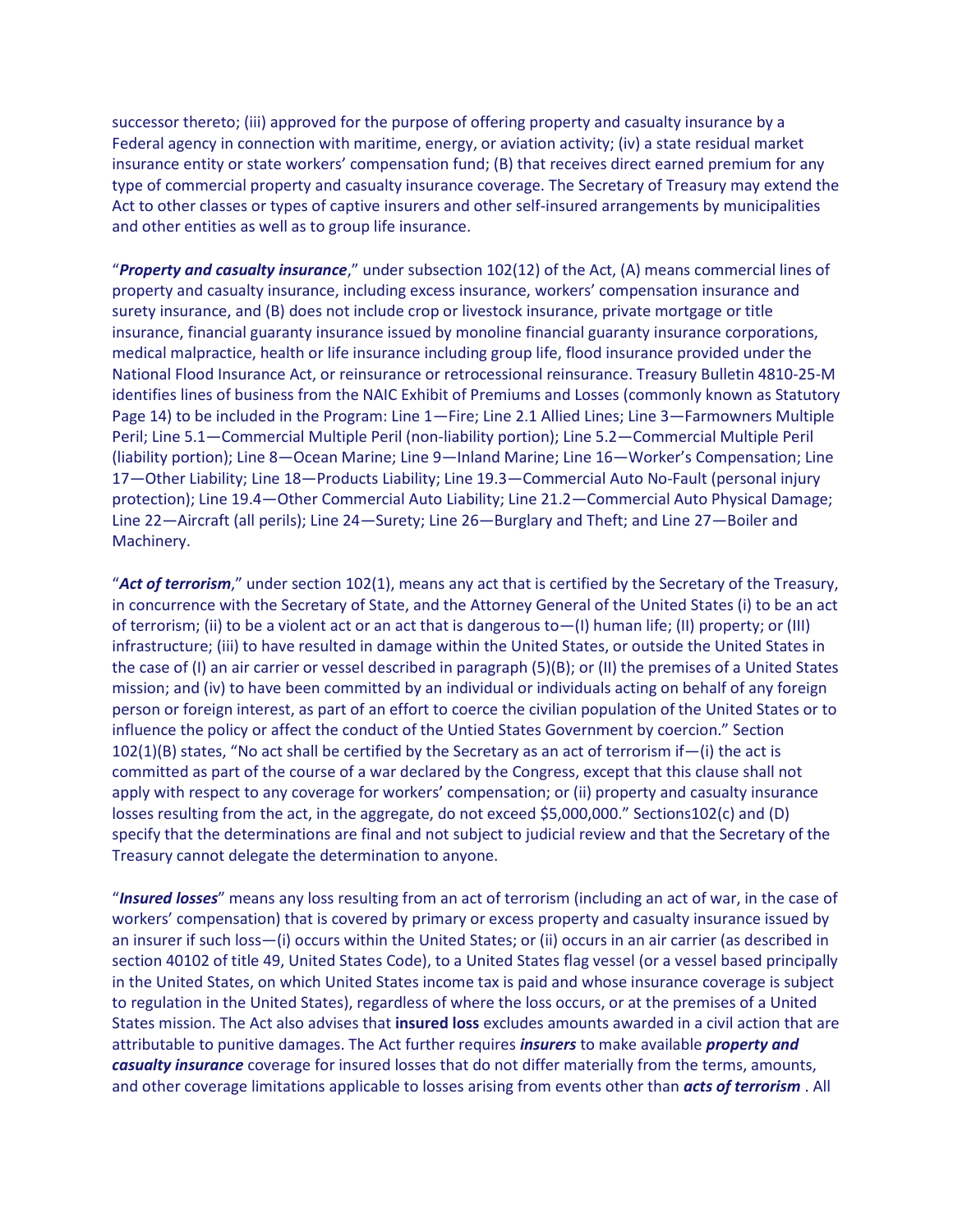*insurers*, as defined in the Act, are required by the Act to participate in the Terrorism Insurance Program and make available coverage for *insured losses* in all of their covered commercial lines policies.

As a result of the definition contained in the Act, there are essentially two distinct types of losses that a business might face that result from terrorism. "*Certified loss*" refers to *insured* losses resulting from certified acts of terrorism, involving a foreign person or foreign interest as covered by the Act. "*Noncertified loss*" is a term adopted for convenience to refer to a type of loss that a business might face from an *act of terrorism* that would not fit within the definition of **insured loss** , as described in the Act. The most significant difference between these losses is that the *certified losses* will always involve a foreign person or a foreign interest, while the *non-certified losses* may not.

This Act voids any terrorism exclusions in a contract for *property and casualty insurance* that is in force on the date of enactment of this Act to the extent that it excludes losses that would otherwise be *insured losses* . The Act also voids any state approval of any terrorism exclusion from a contract for *property or casualty insurance* that is in force on the date of enactment of this Act to the extent that it excludes losses that would otherwise be *insured losses*. The Act allows *insurers* to "reinstate a preexisting provision in a contract for commercial *property and casualty insurance* that is in force on the date of enactment of this Act and that excludes coverage for *acts of terrorism* only " if one of two conditions are met: (1) the *insurer* must have received a written statement from the insured that affirmatively authorizes such reinstatement, or (2) if the *insurer* has provided notice to the insured, at least 30 days before any such reinstatement and the insured fails to pay any increased premium charged by the *insurer* for providing such terrorism coverage."

## **ALLOWABLE EXCLUSIONS**

Please note that the preemption of Kentucky's form filing law, KRS 304.14.120 applies only to contract language that is applicable to *certified losses* . If an insurer intends to reinstate an exclusion on in-force policies as allowed under the Act, it may only reinstate an exclusion that previously existed on the policy.

Kentucky has allowed, and will continue to allow, certain exclusions that are essentially identical to those filed by and approved for ISO or which are less restrictive. These provisions are as follows:

For policies providing *property insurance* coverage the following limitations apply to

## *non-certified losses:*

- Exclusion for *acts of terrorism* only apply if the *acts of terrorism* result in industry-wide insured losses that exceed \$25,000,000 for related incidents that occur within a 72 hour period;
- Exclusions for *acts of terrorism* are not subject to the limitations above if:
	- 1. The act involves the use, release or escape of nuclear materials, or that directly or indirectly results in nuclear reaction or radiation or radioactive contamination;
	- 2. The act is carried out by means of the dispersal or application of pathogenic or poisonous biological or chemical materials; or
	- 3. Pathogenic or poisonous biological or chemical materials are released, and it appears that one purpose of the terrorism was to release such materials.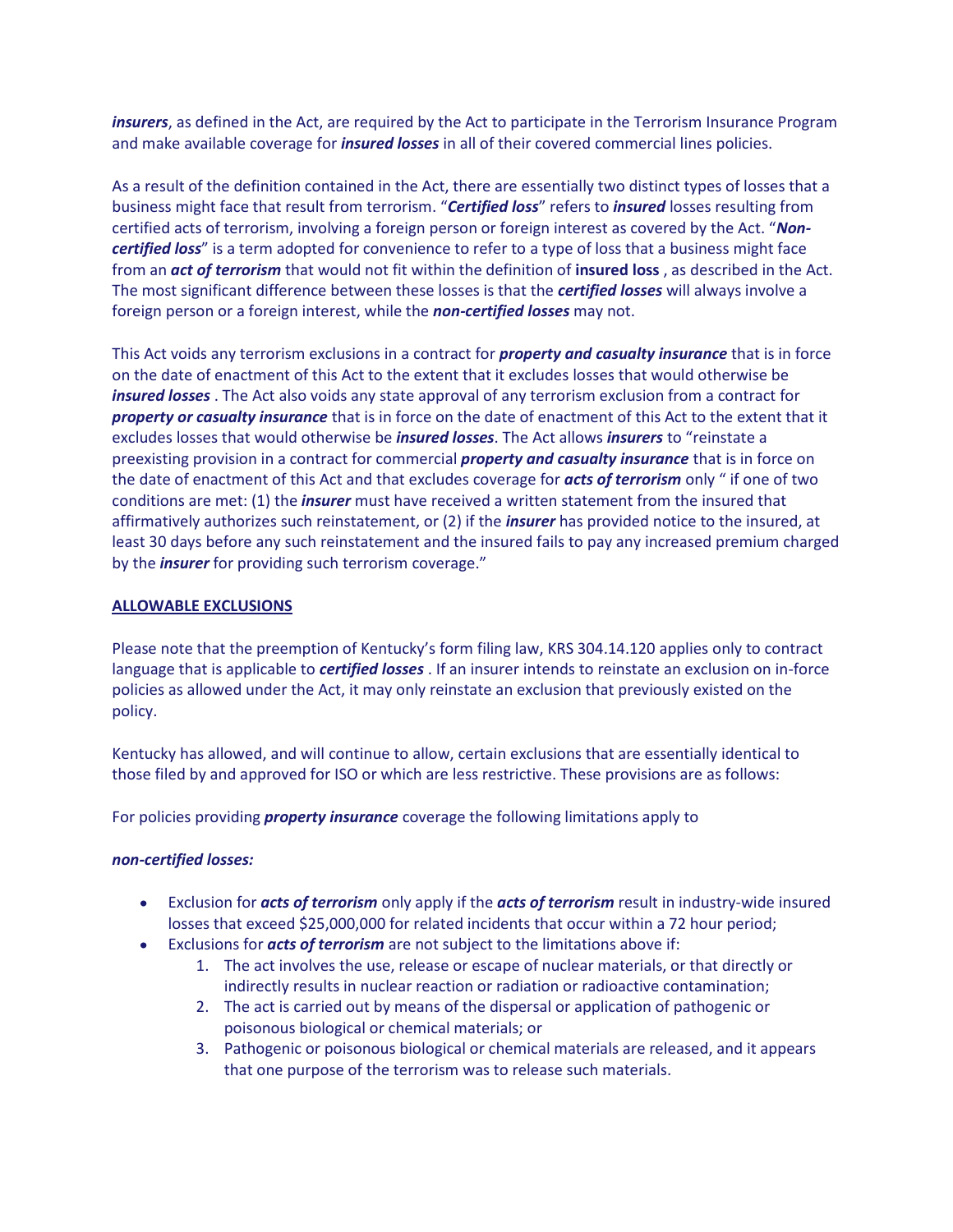For policies providing liability insurance coverage the following limitations apply to

## *non-certified losses:*

- Exclusion for *acts of terrorism* only apply if the *acts of terrorism* result in industry-wide insured losses that exceed \$25,000,000 for related incidents that occur within a 72 hour period; or
- Fifty or more persons sustain death or serious physical injury for related incidents that occur within a 72 hour period. For purposes of this provision serious physical injury means:
	- 1. Physical injury that involves a substantial risk of death;
	- 2. Protracted and obvious physical disfigurement; or
	- 3. Protracted loss of or impairment of the function of a bodily member or organ.
- Exclusions for *acts of terrorism* are not subject to the limitations above if:  $\bullet$ 
	- 1. The act involves the use, release or escape of nuclear materials, or that directly or indirectly results in nuclear reaction or radiation or radioactive contamination;
	- 2. The act is carried out by means of the dispersal or application of pathogenic or poisonous biological or chemical materials; or
	- 3. Pathogenic or poisonous biological or chemical materials are released, and it appears that one purpose of the terrorism was to release such materials.

For *non-certified losses* , Kentucky would accept the following definition, or one that is more liberal to policyholders:

• The phrase "**non-certified act of terrorism**" means a violent act or an act (1) that is dangerous to human life, property, or infrastructure that is committed by an individual or individuals and, (2) that appears to be part of an effort to coerce a civilian population or to influence the policy or affect the conduct of any government by coercion, and, (3) is not certified as a terrorist act pursuant to the Federal Terrorism Risk Act of 2002.

Kentucky will not allow exclusions of coverage for *acts of terrorism* that fail to be *certified losses* solely because they fall below the \$5,000,000 threshold in Section 102(1)(B) on any policy that provides coverage for *certified losses* . Insurers required to file policy forms may submit language containing coverage limitations for certified losses that exceed \$100 billion.

## **Submission of Rates, Policy Form Language and Disclosure Notices**

Insurers are required to comply with the Act and with state law. Until December 31, 2003, Section 106(a)(2)(B) of the Act preempts state laws pertaining to prior approval of rates or forms—including any law that imposes waiting periods prior to use -- for purposes of *certified losses* . Rates remain subject to subsequent regulatory review based on whether a rate is "excessive, inadequate, or unfairly discriminatory" and other applicable state law. Similarly, policy forms are subject to subsequent review based on all applicable laws and regulations.

If an insurer relies on an advisory organization to file loss costs and related rating systems on its behalf, no rate filing is required unless an insurer plans to use a different loss cost multiplier than is currently on file for coverage for *certified losses* . The rate filing should provide sufficient information for the reviewer to determine what price would be charged to a business seeking to cover *certified losses* .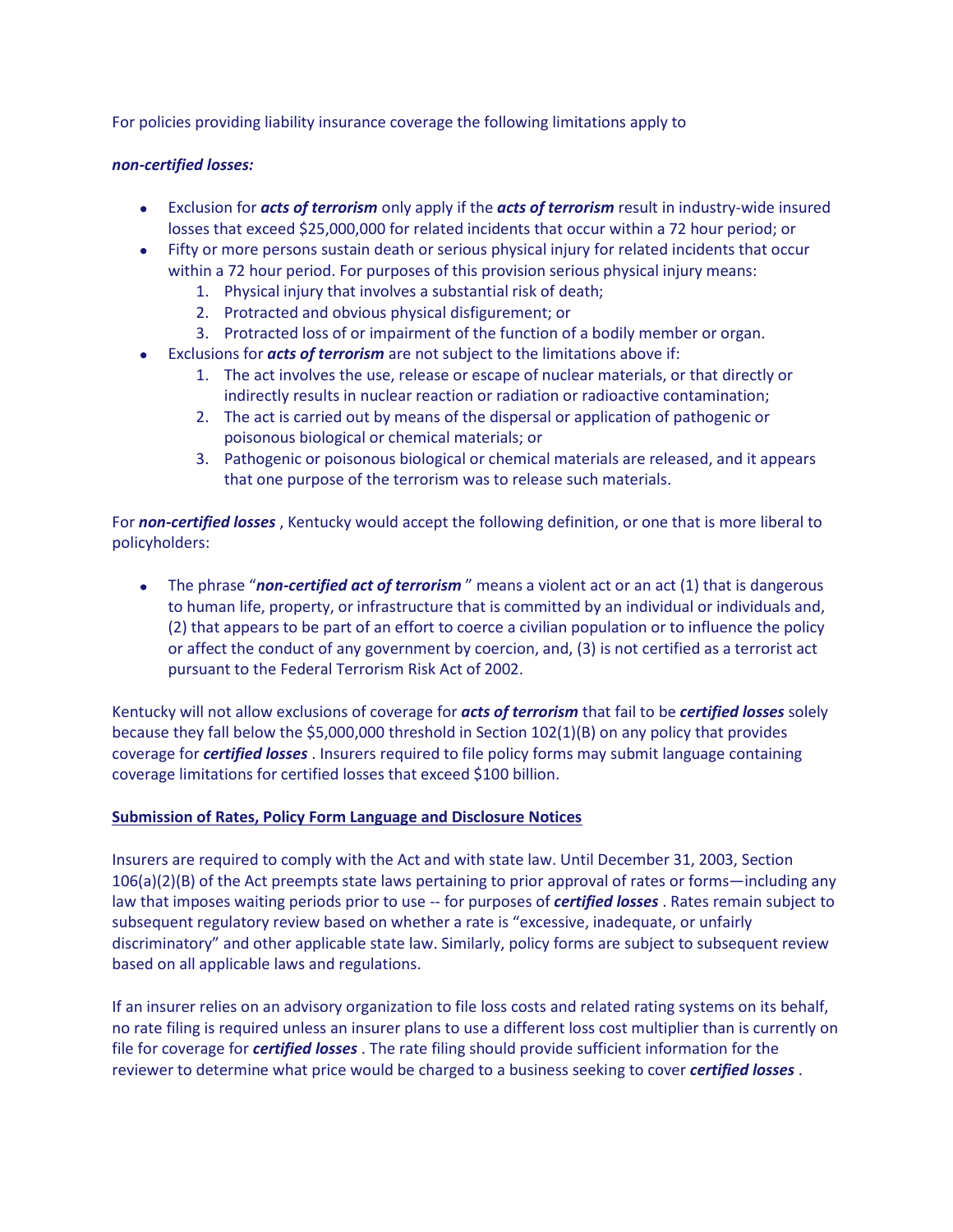Kentucky will accept filings that contain a specified percentage of premium to provide for coverage for *certified losses for lines other than workers' compensation* .

*Insurers* may choose to use rating plans that take into account factors such as geography, building profile, proximity to target risks and other reasonable rating factors. The *insurer* should state in the filing the basis that it has for selection of the rates and rating systems that it chooses to apply. The supporting documentation should be sufficient for the reviewer to determine if the rates are excessive, inadequate or unfairly discriminatory.

*Insurers* subject to policy form regulation must submit the *certified loss* policy language that they intend to use in Kentucky within a reasonable time after it is implemented. Kentucky considers 30 days to be a reasonable time for purposes of completing expedited filing of policy language.

The policy should define *acts of terrorism* and both *certified* and *non-certified losses* in ways that are consistent with the Act, state law and the guidance provided in this advisory opinion. The definitions, terms and conditions should be complete and accurately describe the coverage that will be provided in the policy. All policy language except that which relates solely to *certified losses* remains subject to prior approval.

Disclosure notices need not be filed, but, as they are an integral part of the process for notification of policyholders in this state and should be clear and not misleading to business owners in this state. The disclosures should comply with the requirements of the Act and the Treasury Bulletin, and should be consistent with the policy language and rates filed by the *insurer*. Sample disclosure forms, deemed satisfactory by Treasury, are attached.

In-force business receives special consideration under the Act. Section 105(a) voids any terrorism exclusion on existing policies to the extent that it excludes losses that would otherwise be *insured losses*  as defined in the Act. It details a process for *insurers* and policyholders to reinstate the voided exclusions. Under that process, an *insurer* may reinstate a preexisting provision in a contract that is in force on November 26, 2002, and that excludes coverage for an *act of terrorism* , only if the *insurer* has received a written statement from the insured that affirmatively authorizes such reinstatement, or if the insured fails to pay any increased premium charged by the *insurer* for providing such coverage and the *insurer* provided notice, at least 30 days before any such reinstatement as provided in Section 105 of the Act.

here are also disclosures required for new business and renewal business. Although voidance of contract language is not an issue, *insurers* must make certain disclosures to policyholders to come into compliance with the Act, and become eligible to receive compensation for its *insured losses* . Section 103(b)(2) requires *insurers* to provide a clear and conspicuous disclosure to the policyholder of the premium charged for covered *insured losses* and advise that a federal program exists where the federal government will share significant portions of major *insured losses* with insurers.

#### **Effect on Workers' Compensation Coverage**

Treatment of worker's compensation is slightly different than for other property and casualty insurance coverages. First, Section 102(1)(B)(i) provides that the federal program will share the risk of loss for workers' compensation for acts of war in addition to *acts of terrorism* . As Kentucky's workers'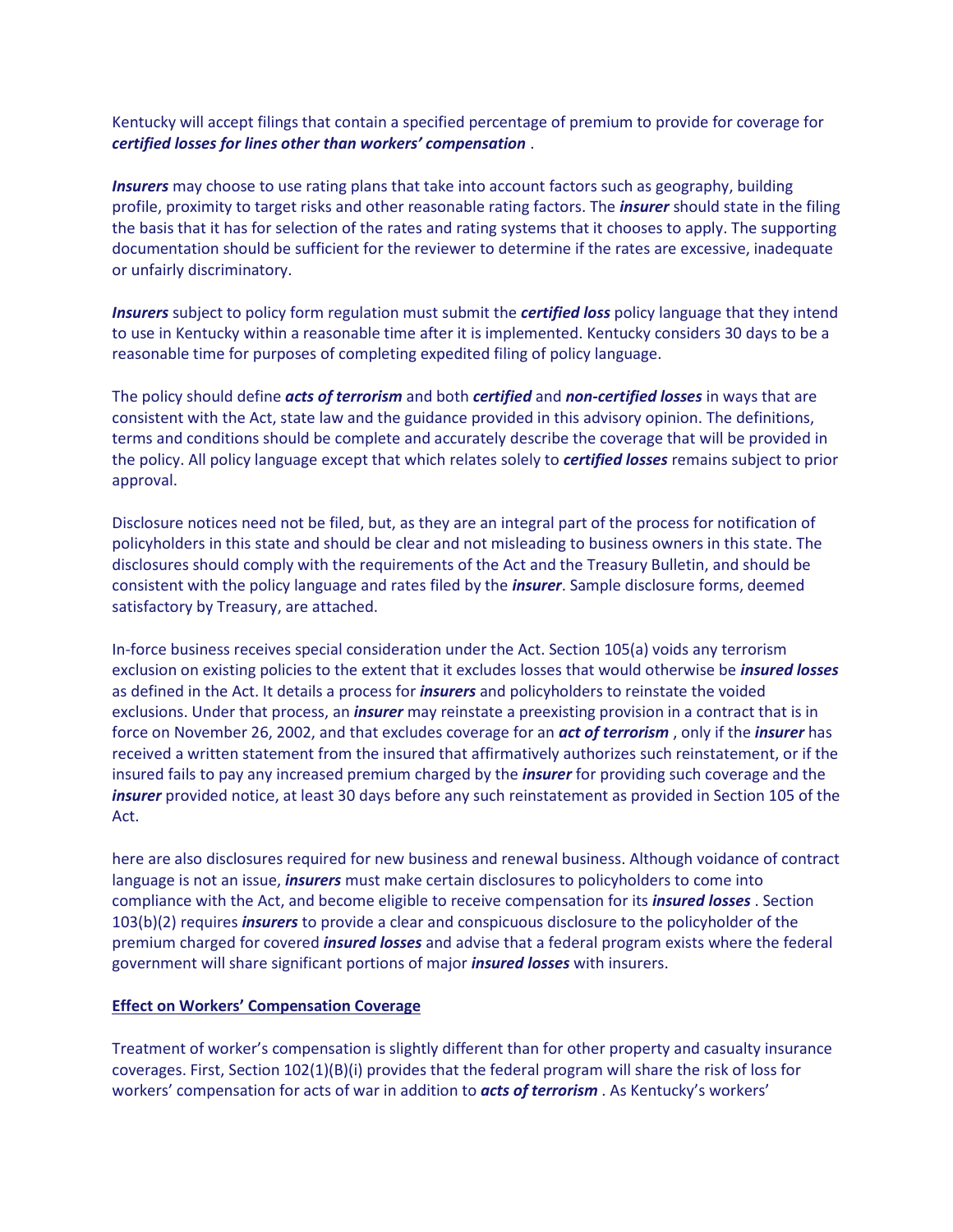compensation statutes do not have any exclusions for terrorism or war, neither *insurers* nor policyholders may use the Act's procedures to create such exclusions. In other respects, however, workers' compensation coverage is treated under the Act as any other covered line of insurance. Therefore, the notice requirements of Section 103(b)(2) and the mandatory "make available" requirements of Section 103(c) apply to workers' compensation policies. In this connection, workers' compensation *insurers* are required to separately state (the amount of) the estimated premium being charged a policyholder for *acts of terrorism* , as defined in the Act. With regard to the filing and approval of rates and forms, workers' compensation *insurers* are also covered by the Act, specifically Section 106(a)(2)(B) that waives any state prior approval or time requirements for the first year of the Act. Such insurers shall therefore follow the alternative filing procedures established in this advisory opinion.

### **Instructions for Terrorism Rate and Form Review in Kentucky**

Consistent with these requirements of the Act, this advisory opinion establishes a system for rates and forms, requiring *insurers* or advisory organizations to file their rates and forms. As a practical matter in the first few weeks following the signing of the Act, it may not be practical for insurers to make filings for terrorism risk insurance coverage as of the date that it is offered to policyholders, and filings should be made within 30 days after first use. After January 1, 2003, filings should be made within 15 days after their first day of use. The procedure for obtaining an expedited review of such rates and forms is set forth below. Policy language changes and related pricing for *non-certified losses* remain subject to current applicable state law, but they may be flagged for expedited review.

As the Treasury Department will be looking to NAIC for information on rates, rates for commercial lines other than credit and workers' compensation need to be filed. While nothing in this Advisory Opinion shall be construed as establishing a rate or form filing review or approval requirement where one does not otherwise exist under Kentucky law, for commercial lines other than workers' compensation, the commissioner requests informational rate filings for *certified* and *noncertfied losses* . Full supporting documentation is not required.

## **Instructions**

An insurer wishing to receive expedited treatment of its filing for approval pursuant to KRS 304.14-120 and 304.13-051 shall write EXPEDITED FILING—TERRORISM –CERTIFIED LOSSES OR NONCERTFIED LOSSES beside the Line of Business on the F-1A Face & Verification Form. In addition, in the attached cover letter, the insurer(s) submitting this filing must certify that language used is consistent with the Act and with this Advisory Opinion.

This expedited filing procedure shall be used **ONLY** for material exclusively related to terrorism. For these filings, the Department requirement that forms and rates must be filed separately is suspended.

In all other respects, filings should follow the procedures set forth in 806 KAR 13:150, 806 KAR 14:006 and in the filing checklists available on our website, **[http://doi.ppr.ky.gov/kentucky.](http://doi.ppr.ky.gov/kentucky)** 

## **Effective Date**

This Advisory Opinion shall take immediate effect and the expedited review process shall expire on December 31, 2003. The remainder of this Opinion shall expire December 31, 2005, unless Congress